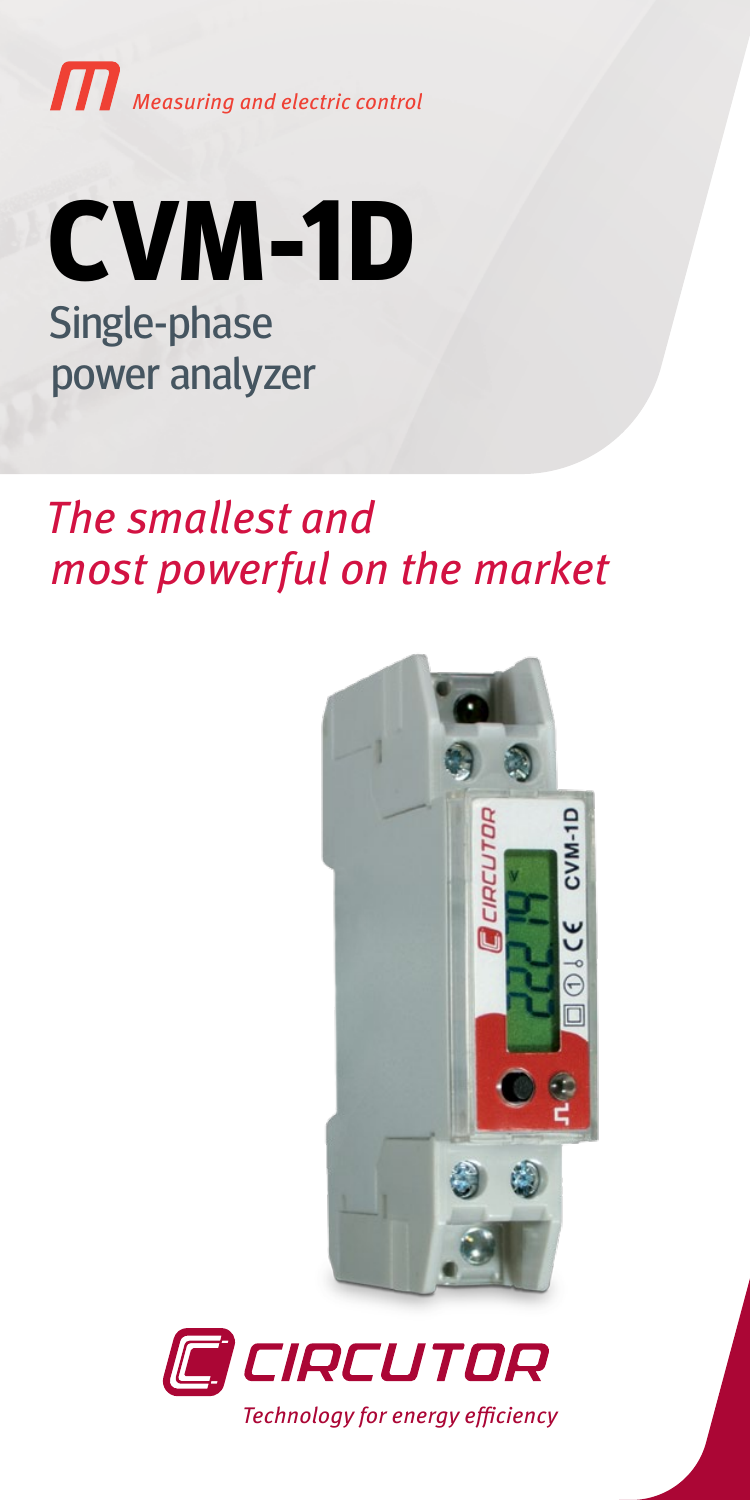# **Main Features**

**CVM-1D** is a power analyzer for single-phase circuits up to 32 A. It has an LCD display with a rotating screen system, showing a total of 24 instantaneous, maximum and minimum electrical variables. It has been designed in an enclosure with only 1 DIN module (18 mm). The small size of the analyzer allows it to be installed in any electrical panel. The unit has the Modbus/RTU (RS-485) protocol and is compatible with the **PowerStudio** management software.

## **Features:**

- Six-digit LCD Display
- RS-485 Modbus/RTU communications
- Programmable impulse output or alarm
- 4 quadrants measuring

## **Variables measured:**

• Voltage, Current, Active Power, Reactive Power (L/C), Apparent Power, Power Factor, Active Energy, Reactive Energy, Partial Energy Meters.

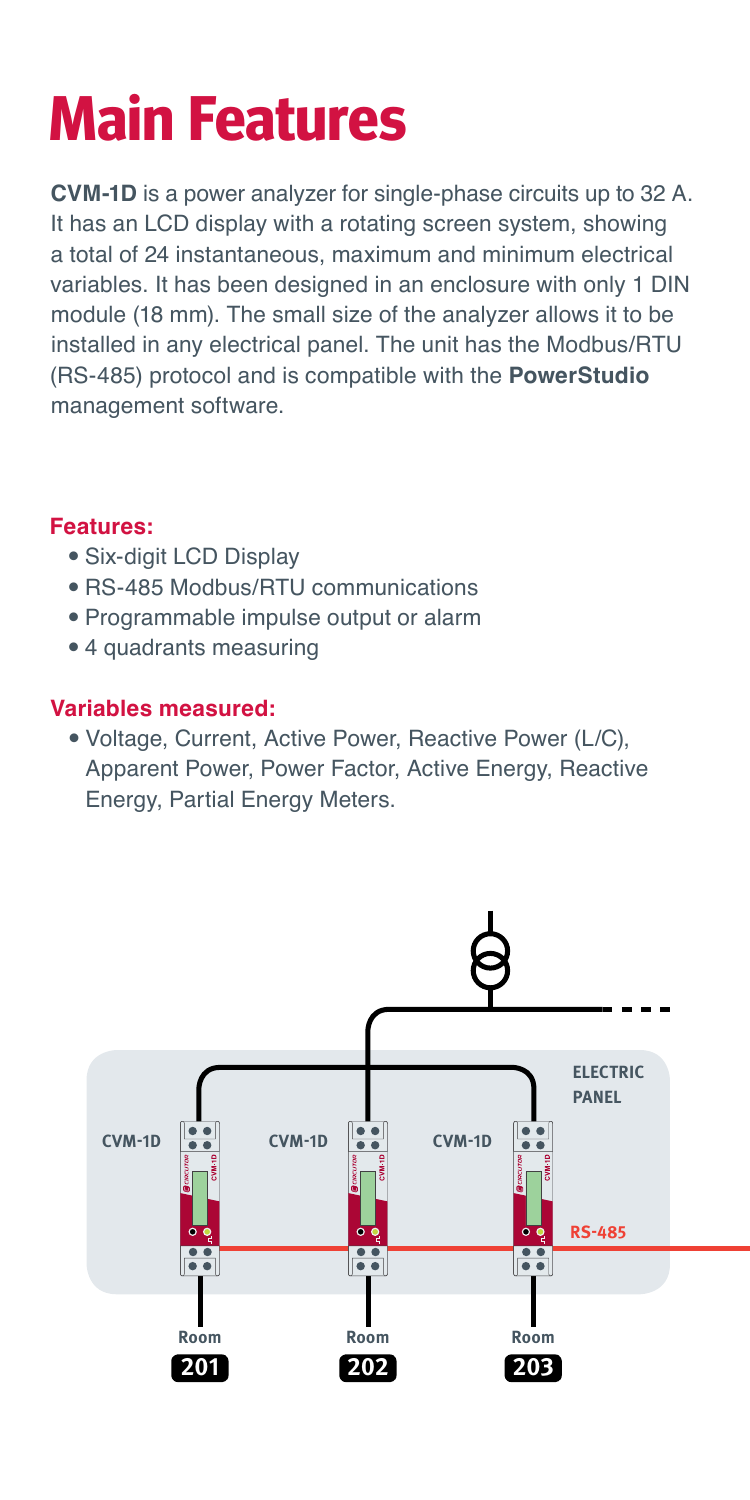# Applications



#### **Energy consumption control applications:**

- Student residences / Hotels
- $•$  Marinas
- Shopping centres
- Buildings with rented office space
- Camp sites
- Domestic and industrial single-phase lines